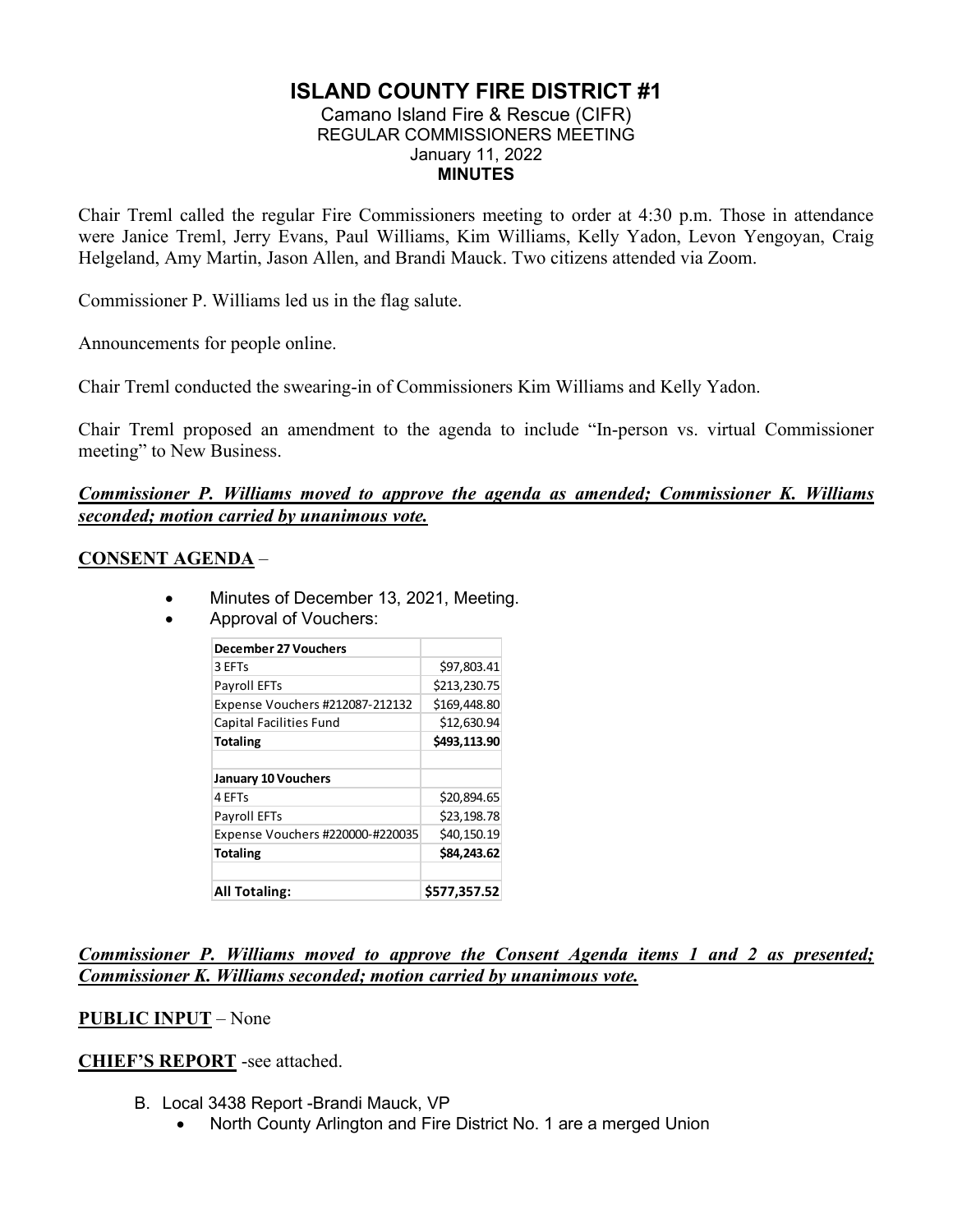2 Camano Island Fire & Rescue Board of Fire Commissioners **Minutes** January 11, 2022

- There have been few issues that haven't resulted in a resolution
- Commissioners are free to talk to anyone in the Department, but the Union opinion must come from the President or VP.

**PRESS & CORRESPONDENCE** – Mention in SC News of CIFR vaccine clinics; SC News article on CIFR Santa Run; SC News article on the RV trailer fire.

## **COMMITTEE REPORTS** –

• ICOM – Has let-go the executive director and assistant director. Board is conducting a national search for a replacement that will involve a broader more action-oriented interview process. Still short two positions but have staffed up. Police chief has provided a deputy to run it in the interim and are working well together and getting staff through the orientation process.

• Safety/Risk Management – Committee met in Dec. Meet on or about March 10.

• Finance – Met and are doing well financially. On track. 96%. Transport revenue is 140K over projection.

• SNO-ISLE – Annual dinner Jan  $29<sup>th</sup>$  cancelled due to COVID. In place of banquet, meeting first Thursday of February. Agenda includes: March: Wildland Firefighting season. April: Changes to HB1310. May or June: Seattle Response Team presentation or Mitigation Team.

• WFCA: Sno-Isle will be the program in February covering legislative issues. There is educational value to commissioners with Saturday seminars. New Commissioner focus from Brian Snure to educate new commissioners. April 30 Suguamish Resort. April 2nd Davenport Hotel. June 1st -Lake Chelan program—personnel problems and litigation issues.

## **UNFINISHED BUSINESS** –

A. Policy 642 Travel and Per Diem *Commissioner P. Williams moved to approve Policy 642 as presented; Commissioner K. Williams seconded; motion carried by unanimous vote.*

B. Resolution 2022-01 Travel and Per Diem

*Commissioner P. Williams moved to approve Resolution 2022-01 Travel and Per Diem as presented; Commissioner Yadon seconded; motion carried by unanimous vote.*

### **NEW BUSINESS**

A. 2022 Commissioner Board Roles and Committee Assignments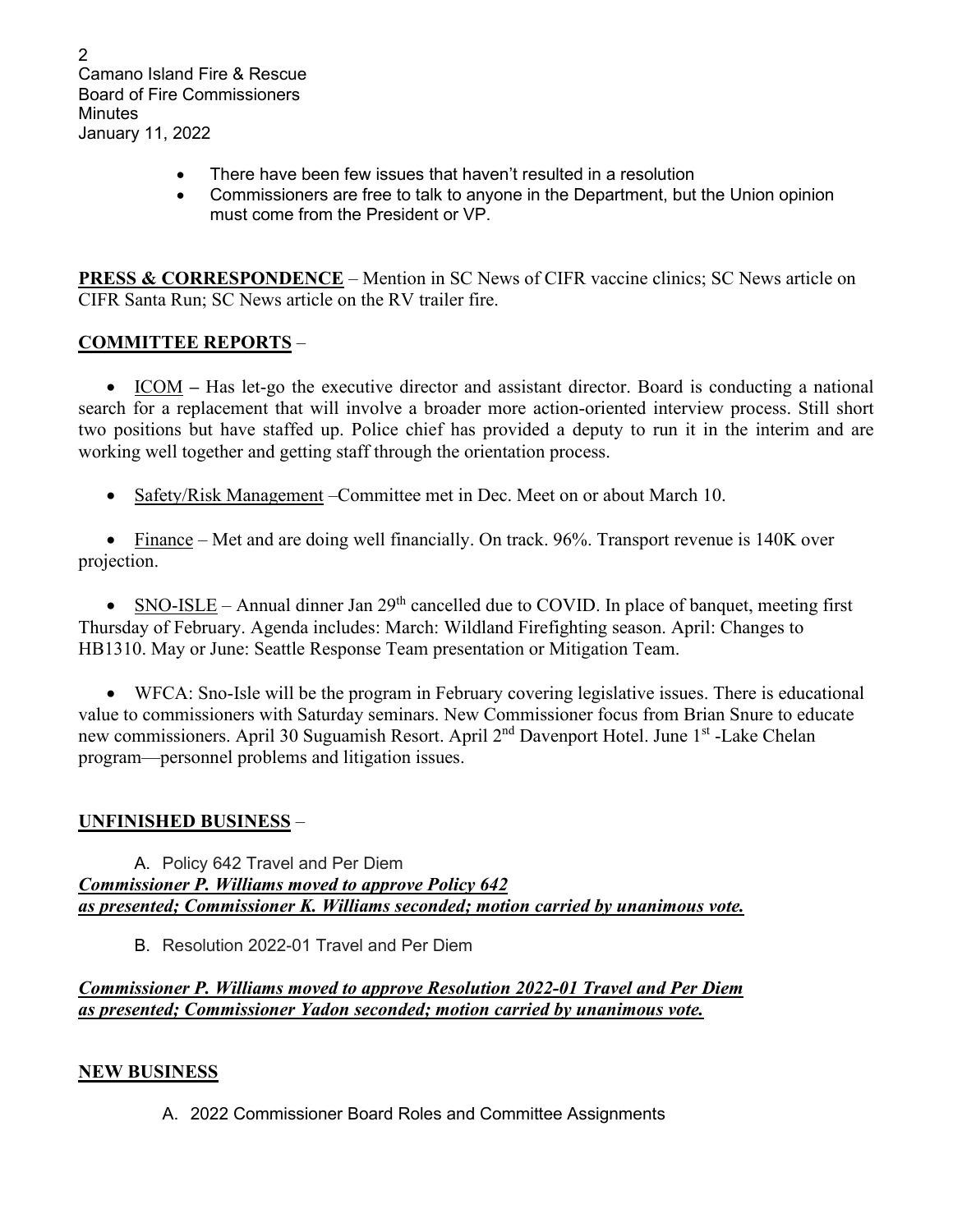3 Camano Island Fire & Rescue Board of Fire Commissioners **Minutes** January 11, 2022

- a. Committee Assignments
- Outgoing Commissioners Erik Krieg and Steve Lich removed from Committee lists.
- Awards Committee: Chief Yengoyan indicted that crews would like to not do awards but would rather get together with spouses, do a thank you and recognize accomplishments and years of services. The  $4<sup>th</sup>$  Saturday-Feb 26<sup>th</sup> there will be an event at Camano Center. A "Save the date" announcement will go out for an unofficial fire department event.
- Eliminate awards committee
- BVFF: Kim Willams to be added.
- Employee Evaluation—Jerry Evans added
- Communications—Kelly Yadon
- Finance and Budget: no change
- ICOM: Jan and Paul will stay on the committee
- Legislative: no change
- Safety: Kim Williams added
- Scholarship: Kelly Yadon added. Remove Jerry Evans
- North Region EMS & Trauma Care Council: -Kim Williams added. Remove Jerry Evans
- b. Board Roles: Election of Chair and V. Chair:
- Currently Jan is Chair and Jerry is Vice Chair.

## *Commissioner P. Williams moved to nominate Janice Treml as Chair and Jerry Evans as Vice Chair. K. Williams seconded; motion carried by unanimous vote.*

- B. 2022 Division Updates to the Board Schedule Review
	- Chief Yengoyan requested feedback on the 2021 schedule and speakers
	- Commissioner Feedback:
		- The speakers were very informative
		- The presentations assisted in better understanding procedures and seeing development of individuals.
		- **Comm K. Williams requested schedule for when we see updates on** Level of Service Analysis
		- . -Quarterly
		- -Latest data set to be sent to New Commissioners
	- Special Rescue might be better split into two presentations
- C. January  $24<sup>th</sup>$  Board meeting-proposed reschedule to January  $31<sup>st</sup>$

## *Commissioner K.. Williams moved to reschedule the January 24th meeting to January 31st. P. Williams seconded; motion carried by unanimous vote.*

- D. Commissioner Meeting: In-person vs. virtual
	- Discussion on whether to meet in person or virtually for the next meeting. Consensus that Commissioner are comfortable with masking and testing and will continue to meet in person but will reassess as needed.
	- Attorney Rich Davis will present at the next meeting via Zoom.